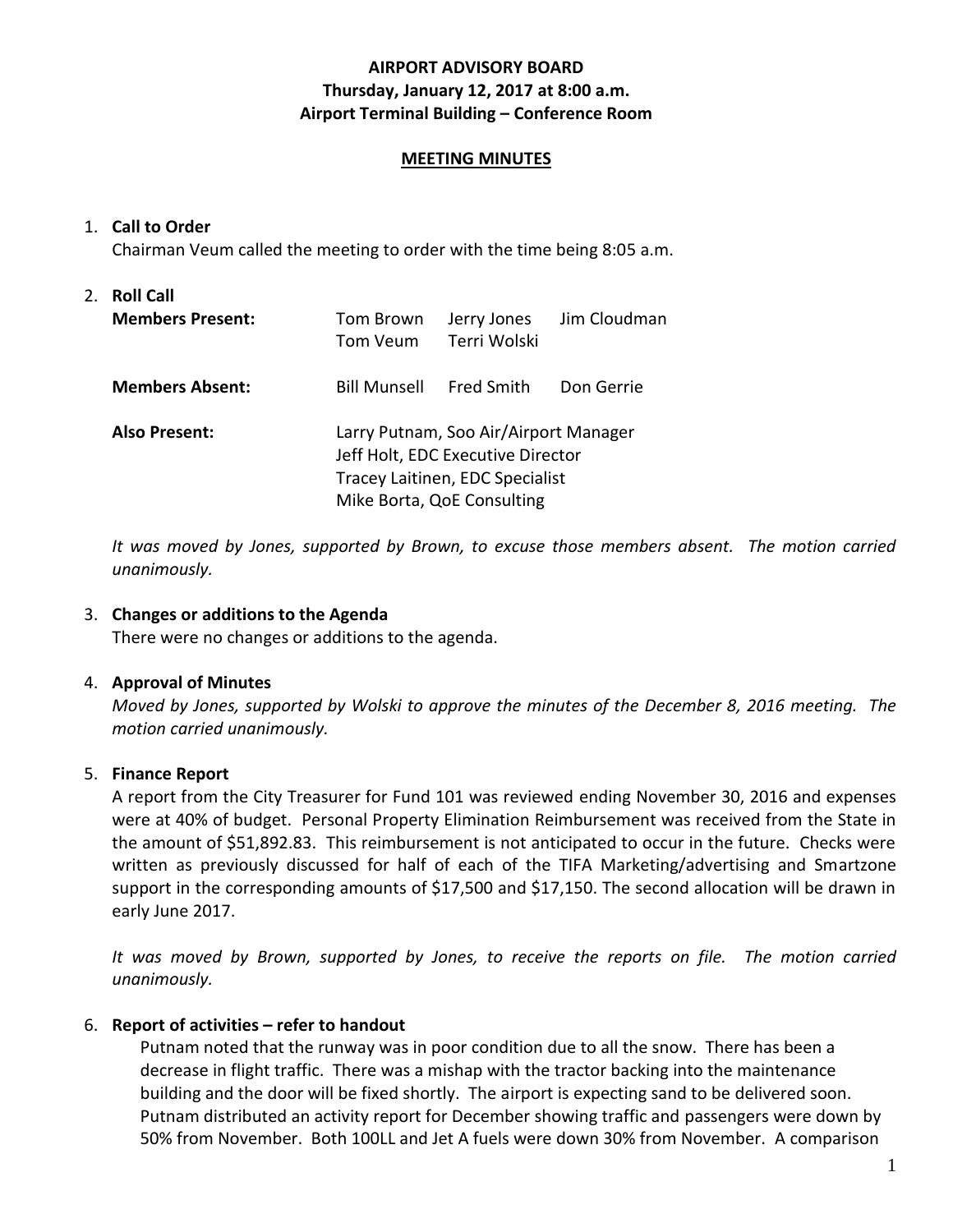of year to year shows traffic is comparable, but fuel is down 30-50% compared to last year at this time.

#### 7. **Old Business.**

# **a. Board appointments**

All four members, Wolski, Jones, Smith and Cloudman were reappointed at the December  $19<sup>th</sup>$  City Commission meeting with terms ending on January 1, 2021. A handout with term information was included in the packet.

# **b. Lighting Improvements**

Laitinen gave an update on the research to improving the lighting in the parking lot. Roy Electric, Cloverland and City Engineering are working on looking into street lighting options. We should have a better idea of cost in February.

#### **c. Update on AIP development plan**

Holt reported that the final meeting with Northwoods/Sidock is January  $26<sup>th</sup>$ . Included in the meeting packet was the development project that the EDC is proposing to the City Real Estate Acquisition and Disposition (CREAD) committee later this month. The proposal shows that the proceeds of any Air Park land sales would be reinvested into the airport as well as a portion to support the Downtown Development Authority. City Department heads did review the plan and the overall feedback was positive. Mike Borta of QoE suggested looking into having the vacant land nearest the airport designated as airport property to avoid FAA and MDOT AERO encumbrances with through the fence agreements. The EDC will look into what already exists.

# **d. Runway overlay project**

Mr. Borta was in attendance and gave the update. Formal plan review will happen today after the airport meeting. Everyone is welcome to attend. Design is 90% complete and QoE is set to open bids through MDOT AERO on April 7, 2017. Construction is slated for August 7, 2017 to avoid the Oshkosh flyover. There is a certain amount of crack repair and large transverse cracks over drain pipes throughout the runway. The porous friction course (PFC) is an open grade mix that will rejuvenate the surface, reducing hydroplaning. Clint Nemeth of QoE will be following up on the 14- 32 or 15-33 designation to ensure correct painting. Jim Reverman of MDOT AERO could not fly in for today's meeting as they had freezing rain in Lansing. The project is on budget and on schedule.

# **350th City Celebration including the airport**

**e.** Laitinen said there was no further update from Sault Events on the hot air balloon rides at this time. Laitinen noted it would be a good time to start pulling historical information and photos together to make up nice display boards prior.

# **f. Aero-med hangar update**

Holt was looking into the recent developments of this organization building a hangar in Escanaba in partnership with St. Francis Hospital. It seems they are building a 60' x 100' building from multiple funding sources. Holt will have more information for our February meeting.

#### **g. Manufacturing Day**

Laitinen reported that the 3 speakers were well received. The speakers and attendees felt it was a good use of their time. The event ended at 1:15 pm and folks were still networking at 2:30 pm.